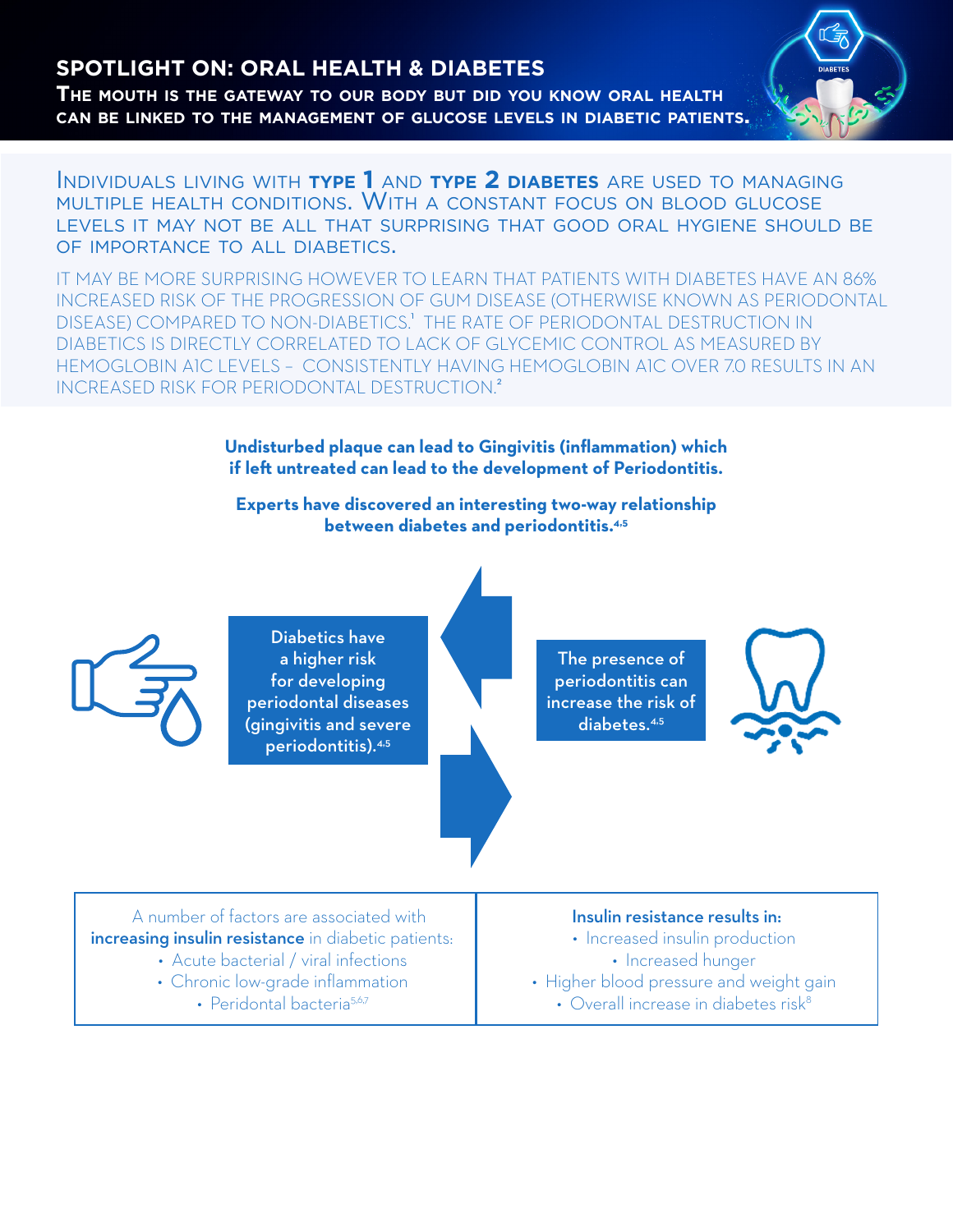# **What are the main warning signs diabetic patients should look out for?**



#### **Gingivitis**

#### **Periodontitis**

- Red, swollen or tender gums Receding gums
- Bleeding gums
- Persistent bad breath
- Loose teeth
- Sensitive teeth
- Pain when chewing
- Prolonged healing of wounds from dental treatments<sup>8</sup>

DUE TO THE RISK OF PROGRESSIVE PERIDONTAL DISEASE MAINTAINING GOOD ORAL HYGIENE IS IMPORTANT IN PATIENTS WITH DIABETES.

Speak to your dental professional about the best way to keep your mouth healthy.